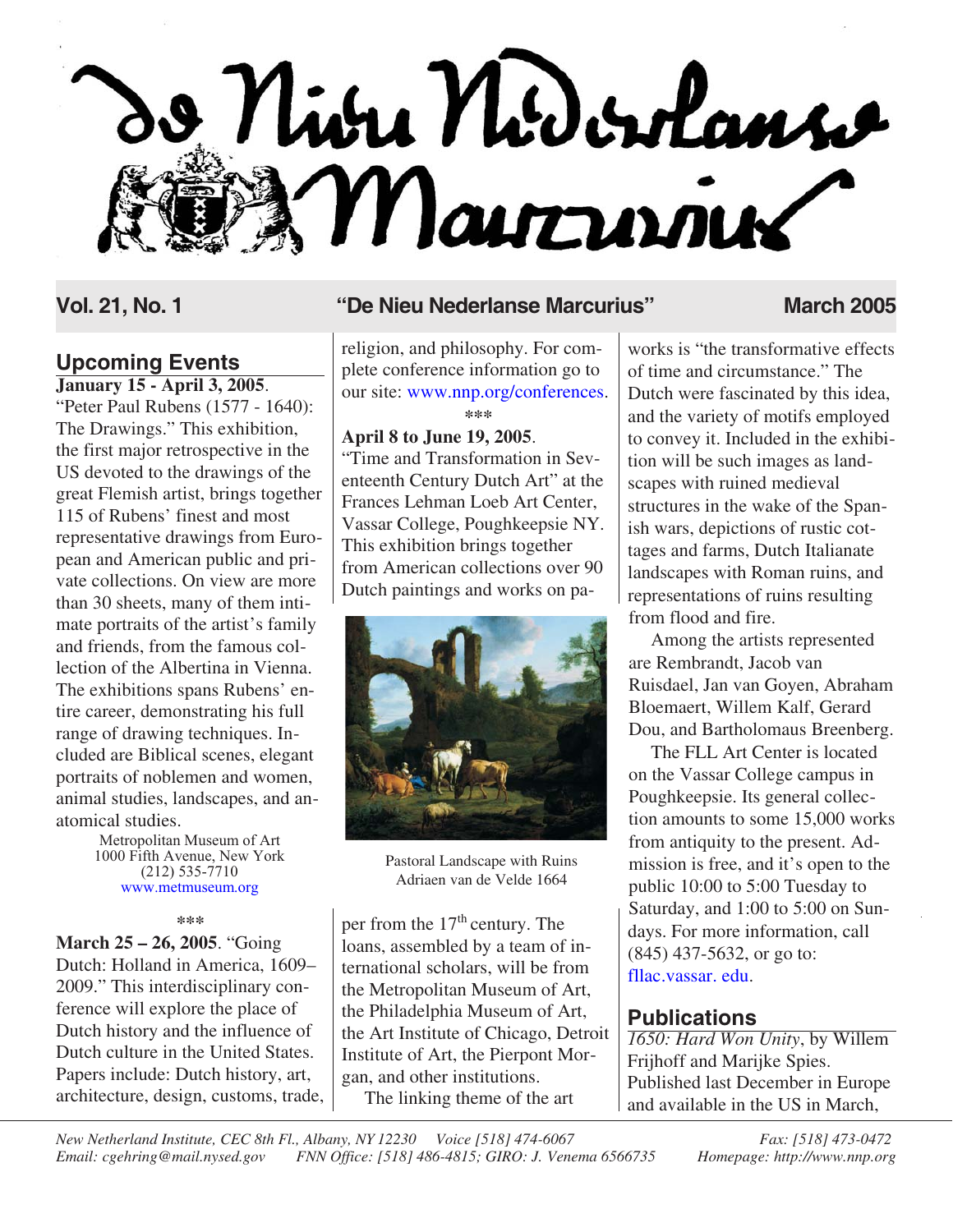# **De Nieu Nederlanse Marcurius2**

this ambitious study is the first volume of a series entitled "Dutch Culture in a European Perspective." It presents the latest views on Dutch society during the famous Golden Age. Philosophy, religion, and the arts are treated at length, and particular attention is paid to the institutions and media responsible for the dissemination of culture, including language, education, and the printed word.

The book emphasizes the intellectual, professional, and religious networks of which citizens could be members, and the vital role of family connections. The stadholder's court and the municipal councils appear against the background of the national and international political situation.

While 1650 is the central year, the subject is examined in a much broader time-frame, making the book an excellent introduction to 17th century society in general.

Publisher: Palgrave McMillan, www.palgrave-usa.com US publishing date: March 2005 ISBN: 1-4039-3227-1. \$68.00 **\*\*\***

*Revisiting New Netherland, Perspectives on Early Dutch America*. Edited by Joyce D. Goodfriend. This book of essays samples current scholarship on New Netherland, touching on topics such as New Netherland in Historical Memory. New Netherland in the Atlantic World, the Political Economy of New Netherland, and New Netherland's Directors. This publication represents a selection of the papers presented at the 2001 Rensselaerswijck Seminar in NYC "New Netherland at the Millennium." Publication date by Brill

Academic Publishers is August 2005; ISBN 90 04 14507 9;

# **FNN News**

The National Endowment for the Humanities has approved the New Netherland Project's proposal for another grant cycle, to run from January 1, 2005, through December 31, 2007. A small part of the grant is outright; the major portion is a challenge grant, to be matched through the fund-raising efforts of the Friends of New Netherland.

**\*\*\***

The Friends of New Netherland record with sadness the passing of the Reverend Dr. William Lydecker on December 7, 2004, and extend their condolences to the Lydecker family. A staunch supporter of the New Netherland Project, Reverend Lydecker served on the Friends' Board of Trustees almost from its beginning in 1986 as trustee, vice-president, president, and secretary, until failing health compelled him to resign. Many of the Friends' present Board of Trustees and membership remember Father Bill with great appreciation and affection.

#### **\*\*\***

At the December 2004 meeting of the Board of Trustees, nominating committee chair Charles Wendell presented the following slate: returning trustees Funk (secretary), Douglas, De Leeuw, Reynolds, and Tibbitts, and new nominees John Milnes Baker, Jippe Hiemstra, and Robert E. Van Vranken. The Board approved the slate and accepted with regret the resignation of Coen Blaauw, whose term had ended, and the earlier resignation of Dr. Andrew Brink. At the Friends' Annual Meeting on January 29, 2005, the chair reported on the ballot results, confirming the election of the nominees. The composition of the new Board of Trustees is as follows, with the year of expiration of the term in parentheses: John Van Schaick, president (06); Dr. Charles W. Wendell, vice-president (06); Peter J. Paulson, treasurer (06); Dr. Elisabeth P. Funk, secretary (08); John Milnes Baker (08); Anneke Bull (06); Hubert J. W. de Leeuw (08); Marilyn Douglas (08); Dr. Arthur Fontijn (2006); Jippe Hiemstra (08); Ruth Piwonka (06); William T. (Chip) Reynolds (08); Fred. M. Tibbitts, Jr. (08); Robert E. Van Vranken, Esq. (08); Greta Wagle (07); Dr. Theodore P. Wright, Jr. (06). Serving ex officio: Dr. Charles T. Gehring, director; and Mary Redmond, NYS Library liaison.

**\*\*\***

The Annual Meeting of the Friends of New Netherland was held on January 29, 2005, at the Stockade Inn, in Schenectady's historic Stockade district, followed by a luncheon and a talk by Dr. Charles Gehring at the Schenectady Historical Society on the occasion of the 300th anniversary of the Mabee Farm. President Van Schaick opened the meeting and recognized Dr. Gehring and trustees of the Board. Charles Wendell, chair of the nominating committee, announced the election of the slate of nominees. Treasurer Paulson reported that FNN's finances overall are in good shape, but that the need for contributions remains. Director Gehring noted that his joint appearances with author Russell Shorto are ongoing.

*New Netherland Institute, CEC 8th Fl., Albany, NY 12230 Voice [518] 474-6067 Fax: [518] 473-0472 Email: cgehring@mail.nysed.gov FNN Office: [518] 486-4815; GIRO: J. Venema 6566735 Homepage: http://www.nnp.org*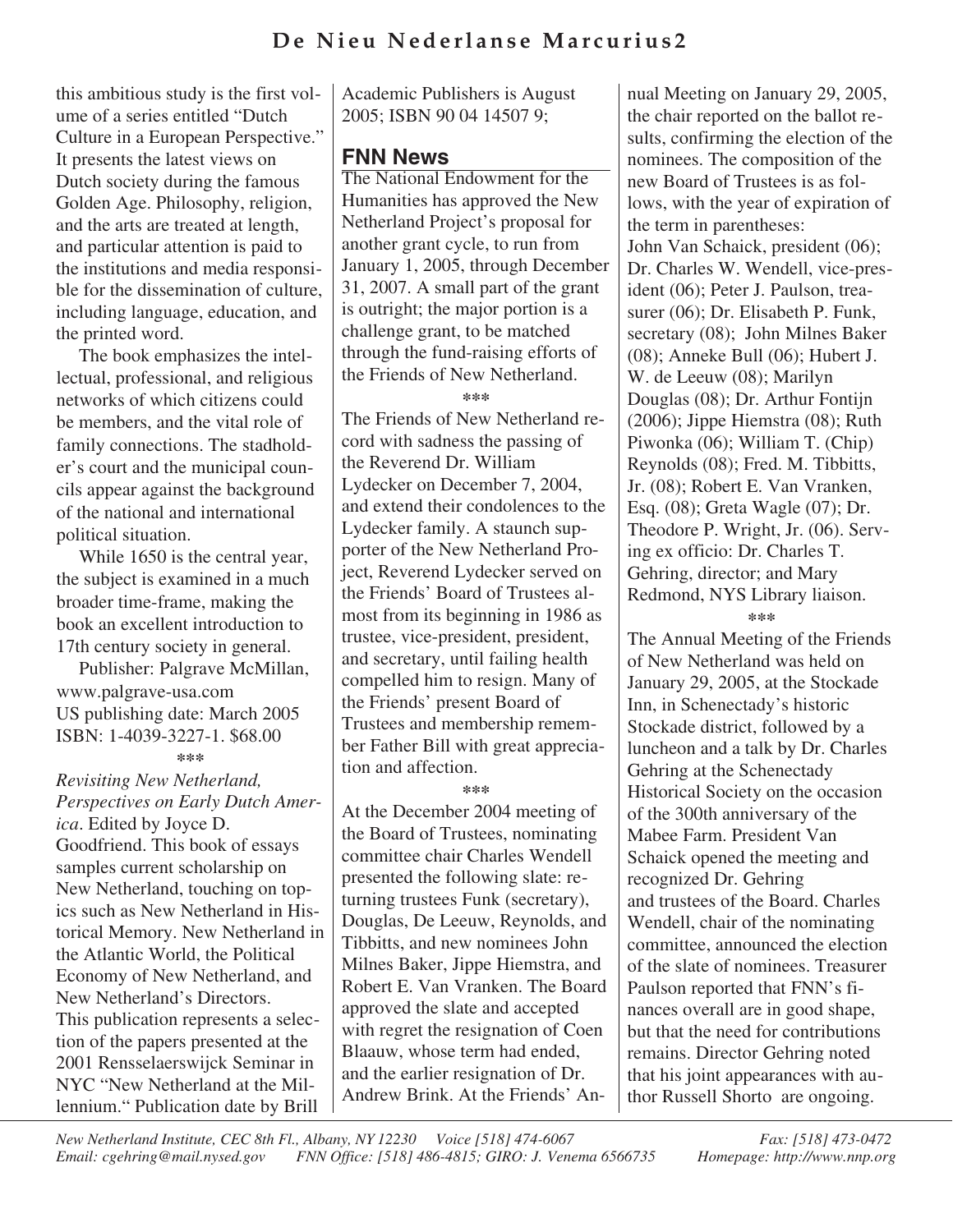# **De Nieu Nederlanse Marcurius3**

He announced the forthcoming translation of Adriaen van der Donck's 17th-century work, *Description of New Netherland*, an authentic, detailed, and intelligent report on the area and the native Americans. He also announced the new Quinn Foundation initiative and plans for the Rensselaerswijck Seminar in 2005, to be held at the Cultural Education Center in Albany on the Dutch in the Caribbean. He has been appointed to the Board of the Quadricentennial Celebration of 2009, commemorating Hudson's voyage of discovery of 1609. Vice-president Wendell noted that the Director and Russell Shorto each received the annual medal of honor of both the St. Nicholas Society and the Holland Society. In closing, president Van Schaick expressed satisfaction that goals of the New Netherland Institute are being realized and issued an open invitation to those members who would be interested to serve on the Friends' Board of Trustees.

#### **\*\*\***

Remember, if you're buying **anything** via AMAZON, first go to: www. nnp.org/fnn/fnnstore/books, then AMAZON.COM. All purchases made this way – whether books or other items – earn FNN a small royalty.

The Alice P. Kenney Memorial Award ceremony will take place at Vassar College, Poughkeepsie, NY, on Saturday, **June 18, 2005**, in conjunction with the exhibit, "Time and Transformation in Seventeenth-Century Dutch Art."

See our website at www.nnp.org for further particulars as they become available.

**\*\*\***

August 12-14, 2005. The Dutch House in America: 1624-1830. A conference at Eastfield Village in Rensselaer County, NY. See our website under <conferences> for more information.

**\*\*\***

September 17, 2005. Rensselaerswijck Seminar xxviii, "The Dutch in the Caribbean," at the Orientation Theater of the Cultural Education Center in Albany, NY. More information will be posted soon on our website.

### **News**

# **News New McNeil Center/New Netherland Institute Fellowship Opportunity**

With the generous support of the Doris Quinn Foundation, the New Netherland Institute at the New York State Library and the McNeil Center for Early American Studies at the University of Pennsylvania have joined forces to offer a new nine-month dissertation fellowship to facilitate research on New Netherland and on the Dutch Colonial Atlantic World. Holders of this fellowship will spend one semester in Albany, New York, working in the rich collections of the New Netherland Institute, the New York State Library, and the New York State Archives and one semester in residence at the Center in Philadelphia. Doctoral candidates in any discipline who are in the research or writing stage of the dissertation are eligible, and any project dealing with the Dutch experience in North America in the Atlantic world before1850 will be considered. The stipend for a nine-month term beginning 1 September is \$18,000.

The first Quinn Dissertation Fellow may be appointed as early as the 2005-2006 academic year. The application process and general selection criteria for this fellowship are the same as for all McNeil Center dissertation fellowships. For application instructions and further details, please visit www.mceas.org/dissertation fellowships.htm or phone 215- 898-9251.**To accommodate applicants for this new fellowship, the postmark deadline for all McNeil Center dissertation fellowship applications has been extended to 15 March 2005**.

**\*\*\***

Your editor has a co-editor! Beginning with this issue, Peter Douglas, senior librarian in the NYSL's Talking Book and Braille Library, will serve as co-editor on the NNM. Peter has 30 years experience at the Library--many as editor of two newsletters. Contact Peter at: pdouglas@mail.nysed.gov.

# **Websites**

Tired of randomly searching the internet for sites relating to Dutch culture and language? Search no further. The following sites should keep you busy for the rest of the winter [NB all begin with a www.]:

- [dutchgrammar.com/links.html](http://www.dutchgrammar.com/links.html)
- [speakdutch.nl](http://www.speakdutch.nl)
- [languages-on-the-web.com/links/](http://www.languages-on-the-web.com/links/link-dutch.htm) link-dutch.htm